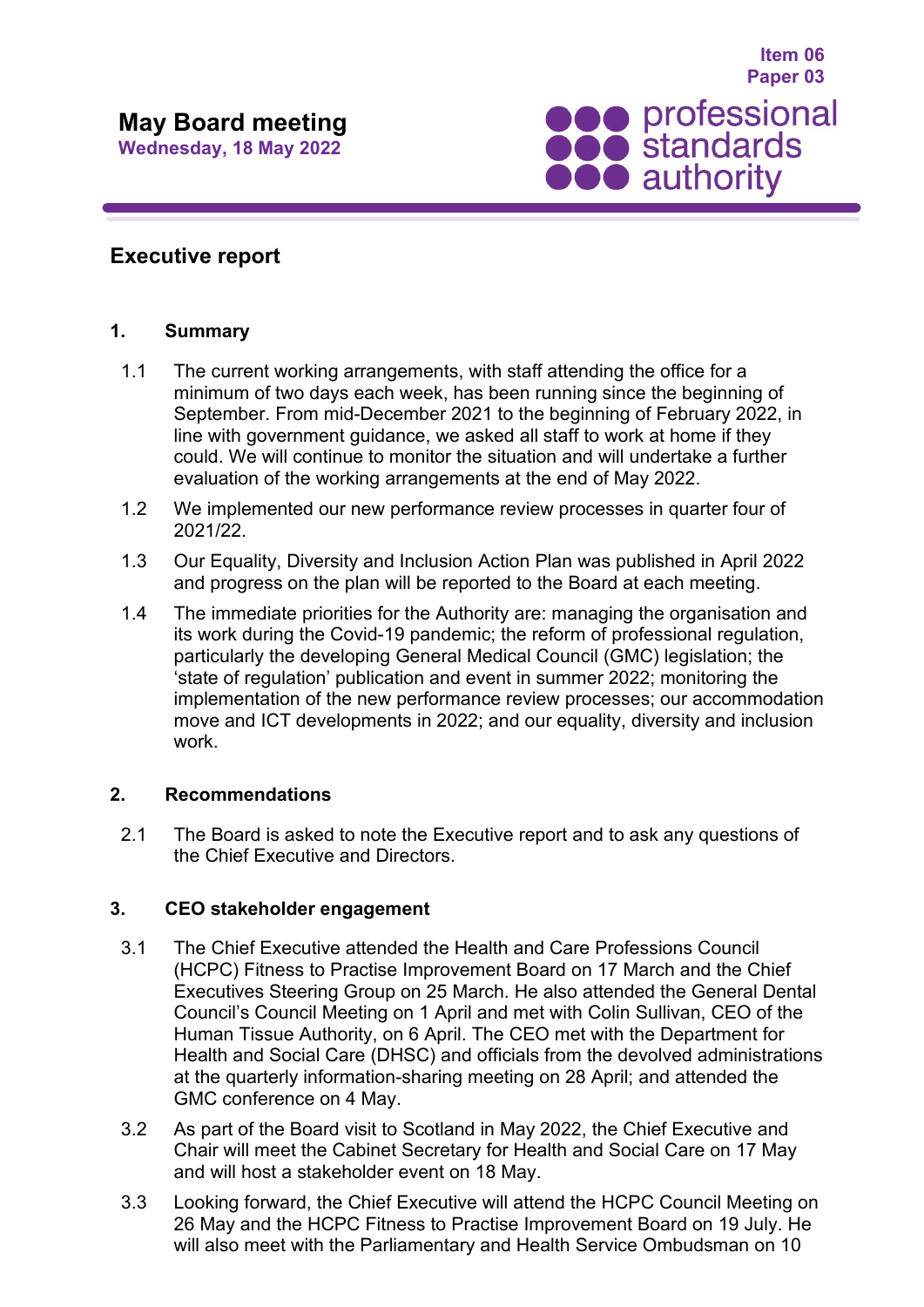June. Together with the Chair, the CEO will meet the Chief Executive and new Chair (Gisela Abbam) of the General Pharmaceutical Council (GPhC) on 22 June. The CEO will make a presentation on professional regulation at the Westminster Health Forum Policy Conference on 5 July.

## **4. Summary of risks**

4.1 We have assessed the top five known risks facing the Authority as: the backlogs of fitness to practise cases in some regulators; the Authority office move and potential disruption to business activities; the fitness to practise performance of the HCPC; lack of clarity about the use of Disclosure and Barring Service (and equivalent bodies in Scotland, and Northern Ireland) checks by regulators and accredited registers; and the challenges of implementing significant regulatory reform and any associated risks to regulatory effectiveness and public protection.

# **5. Scrutiny and Quality**

## **Performance review**

- 5.1 The 2020/21 performance review report for the [GMC](https://www.professionalstandards.org.uk/docs/default-source/publications/performance-reviews/performance-review-gmc-2020-21.pdf?sfvrsn=ae754820_5) (review period September 2020-August 2021) was published on 18 March 2022, the report for the General Optical Council [GOC](https://www.professionalstandards.org.uk/docs/default-source/publications/performance-reviews/performance-review-goc-2020-21.pdf?sfvrsn=65794820_4) (review period October 2020-September 2021) was published on 23 March 2022, and the report for the General Dental Council [GDC](https://www.professionalstandards.org.uk/docs/default-source/publications/performance-reviews/performance-review-gdc-2020-21.pdf?sfvrsn=25694820_5) (review period July 2020-June 2021) was published on 7 April 2022.
- 5.2 The team is currently working on the 2020/21 performance reviews for the Pharmaceutical Society of Northern Ireland (PSNI) (review period November 2020-October 2021) and Social Work England (SWE) (review period December 2020-November 2021).
- 5.3 In March and April, we held panels for the first two regulators to go through the new approach to performance reviews for the 2021/22 review year. These are the HCPC and General Osteopathic Council (GOsC), whose review periods ran to the end of March 2022. We expect to publish these reports by the end of June 2022.

## **Section 29**

- 5.4 The figures at Annexe B set out the statistics for 2021/22. They show a slight increase on 2020/21. It is rather surprising that the slight increase appears to have slowed in the final quarter of the year (and that this also appears to be true of the first month of the present financial year) and we will be looking at the figures to establish whether this continues to be attributable to the pandemic or whether there are other factors at play.
- 5.5 In the present financial year we have appealed two further cases.
- 5.6 Members of the team have provided contributions to the HCPC's training of its panel chairs and hearings officers.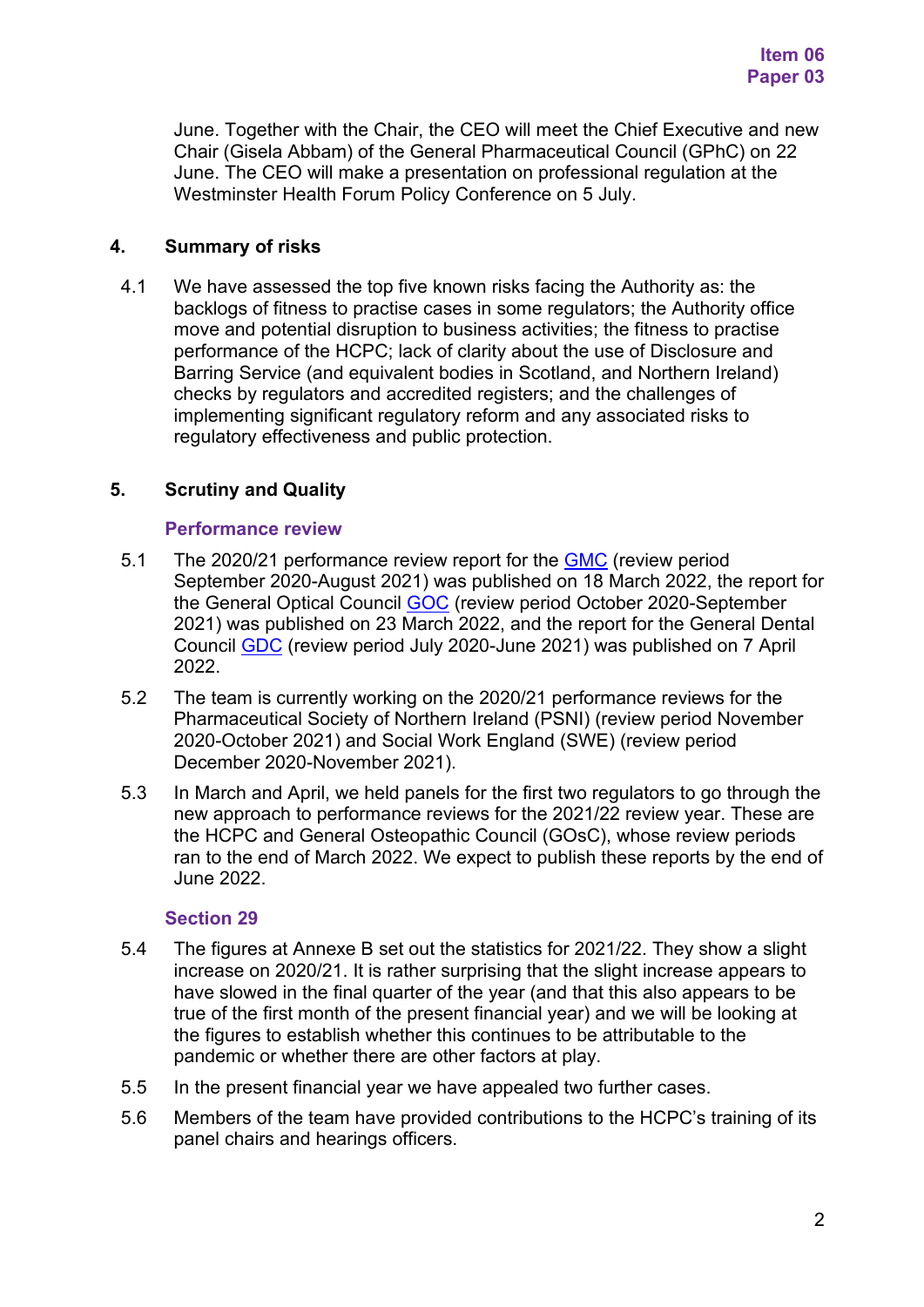# **Appointments**

- 5.7 Since the last update to the board, the Authority has provided advice to the Privy Council concerning three appointment processes. All three were open competitions, in the GMC's case to identify a candidate to recommend as its next Chair. We also considered processes to identify candidates to recommend as council members run by the GDC and Nursing and Midwifery Council (NMC). We were able to recommend the Privy Council could have confidence in all three processes.
- 5.8 The General Optical Council (GOC) has informed us that it is shortly to begin its process to find a new registrant member and the HCPC has told us that it has commenced its planning to consider the reappointment of its Chair.

## **EDI**

5.9 A report on progress with Equality Diversity and Inclusion is on the agenda for this meeting.

## **6. Accredited Registers**

## **Accreditation decisions**

- 6.1 Since March we have completed annual checks for the Academy for Healthcare Science and the UK Public Health Register.
- 6.2 We have published a full renewal assessment for the British Psychoanalytic Council (BPC)<sup>[1](#page-2-0)</sup>. Accreditation was renewed with three Conditions issued concerning registration, and education and training. Conditions relating to complaints handling issued at the BPC's previous review were determined to be met.
- 6.3 On 31 March we announced accreditation of the Rehabilitation Workers Professional Network (RWPN)<sup>[2](#page-2-1)</sup>. The RWPN registers Vision Rehabilitation Workers and Habilitation Specialists, who work with people who are coming to terms with sudden vision loss and blindness. Twelve Conditions were issued, the first of which was due in April 2022 and will be reviewed shortly.
- 6.4 On 31 March 2022, we received a new application from the British Occupational Hygiene Society (BOHS). Occupational hygienists advise employers on how health hazards affect the health of workers, how significant the risks may be and how to reduce those risks.
- 6.5 We continue to assess the five other live applications for accreditation.

# **Operational delivery**

6.6 As at the end of March, all key performance indicators (KPI) at Annexe A for the new processes were met.

<span id="page-2-0"></span><sup>1</sup> [https://www.professionalstandards.org.uk/what-we-do/accredited-registers/find-a-register/detail/british](https://www.professionalstandards.org.uk/what-we-do/accredited-registers/find-a-register/detail/british-psychoanalytic-council)[psychoanalytic-council](https://www.professionalstandards.org.uk/what-we-do/accredited-registers/find-a-register/detail/british-psychoanalytic-council)

<span id="page-2-1"></span><sup>2</sup> [https://www.professionalstandards.org.uk/news-and-blog/latest-news/detail/2022/03/31/authority](https://www.professionalstandards.org.uk/news-and-blog/latest-news/detail/2022/03/31/authority-awards-quality-mark-to-rehabilitation-workers-professional-network)[awards-quality-mark-to-rehabilitation-workers-professional-network](https://www.professionalstandards.org.uk/news-and-blog/latest-news/detail/2022/03/31/authority-awards-quality-mark-to-rehabilitation-workers-professional-network)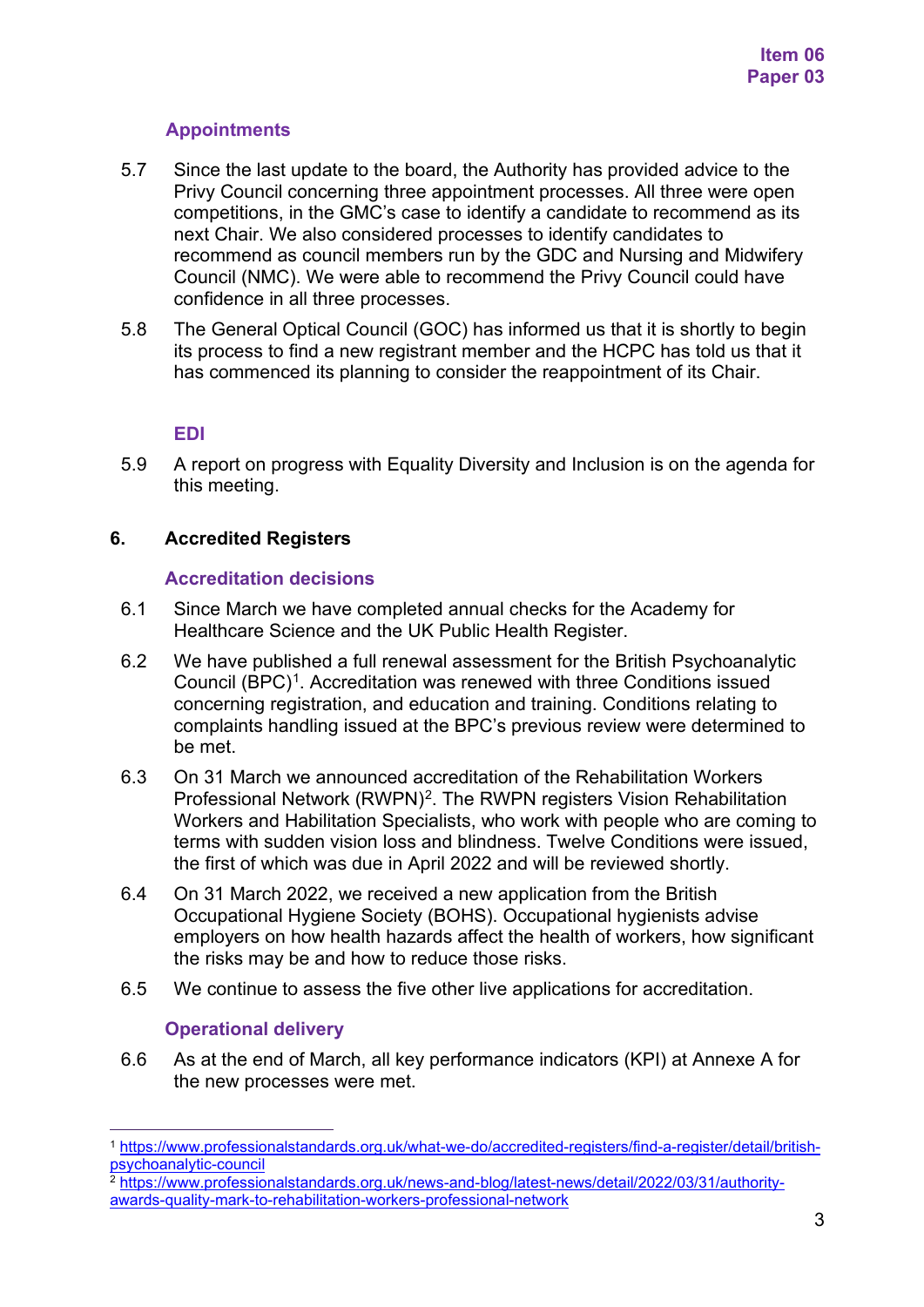- 6.7 At the previous Board meeting, we reported that we would review whether some full renewal assessments can be delayed until later in the year, if it does not have outstanding conditions. To help manage the current workloads, we have decided to delay the full assessments of the Joint Council of Cosmetic Practitioners, and the Human Givens Institute, both of which were originally planned for May 2022. The new target date for completion is July 2022.
- 6.8 We have received all fee payments for 2022/23 that were expected as at the end of March. We have exceptionally made provision for some Registers to pay in instalments during 2022/23, in recognition that this is the first full year of the revised fee model and in light of the impact of the pandemic.
- 6.9 An external recruitment campaign for an additional Accreditation Officer is underway. The role is a sixth-month contract. This reflects the increase in growth of new applications for accreditation. We hope to appoint to this role in May.

## **Safeguarding**

- 6.10 Our pilot in England of higher-level Disclosure and Barring Service (DBS) checks for Accredited Registers is nearing completion. Checks have been completed for approximately 60% of the 30 self-employed registrants of the Association of Child Psychotherapists (ACP) who were selected for the pilot.
- 6.11 We will update the Board in July on the findings of the pilot, and options for public consultation in October 2022. The focus of the consultation will be on introducing clearer requirements for Accredited Registers to access criminal records checks of registrants who are eligible under the current frameworks.
- 6.12 In parallel, we continue to engage with the Home Office and Ministry of Justice on Government's Independent Review into the Disclosure and Barring Regime. We have highlighted our view that there should be no discrepancy in the level of checks for self-employed registrants, and those who are employed; and that we think the Accredited Registers programme should be used to achieve this for unregulated roles.

# **7. Standards and Policy**

## **Policy and research**

## *General*

- 7.1 The main focus for the Policy Team remains regulatory reform and the State of Regulation project. We are in the process of finalising the State of Regulation report and making arrangements for publication and launch.
- 7.2 We are also providing feedback to DHSC on the draft GMC section 60 order ahead of public consultation later in the year.

#### *Consultation responses*

- 7.3 We have responded to three consultations since the last Board meeting:
	- The DHSC consultation *Healthcare regulation: deciding when statutory regulation is appropriate*
	- The DHSC consultation on international registration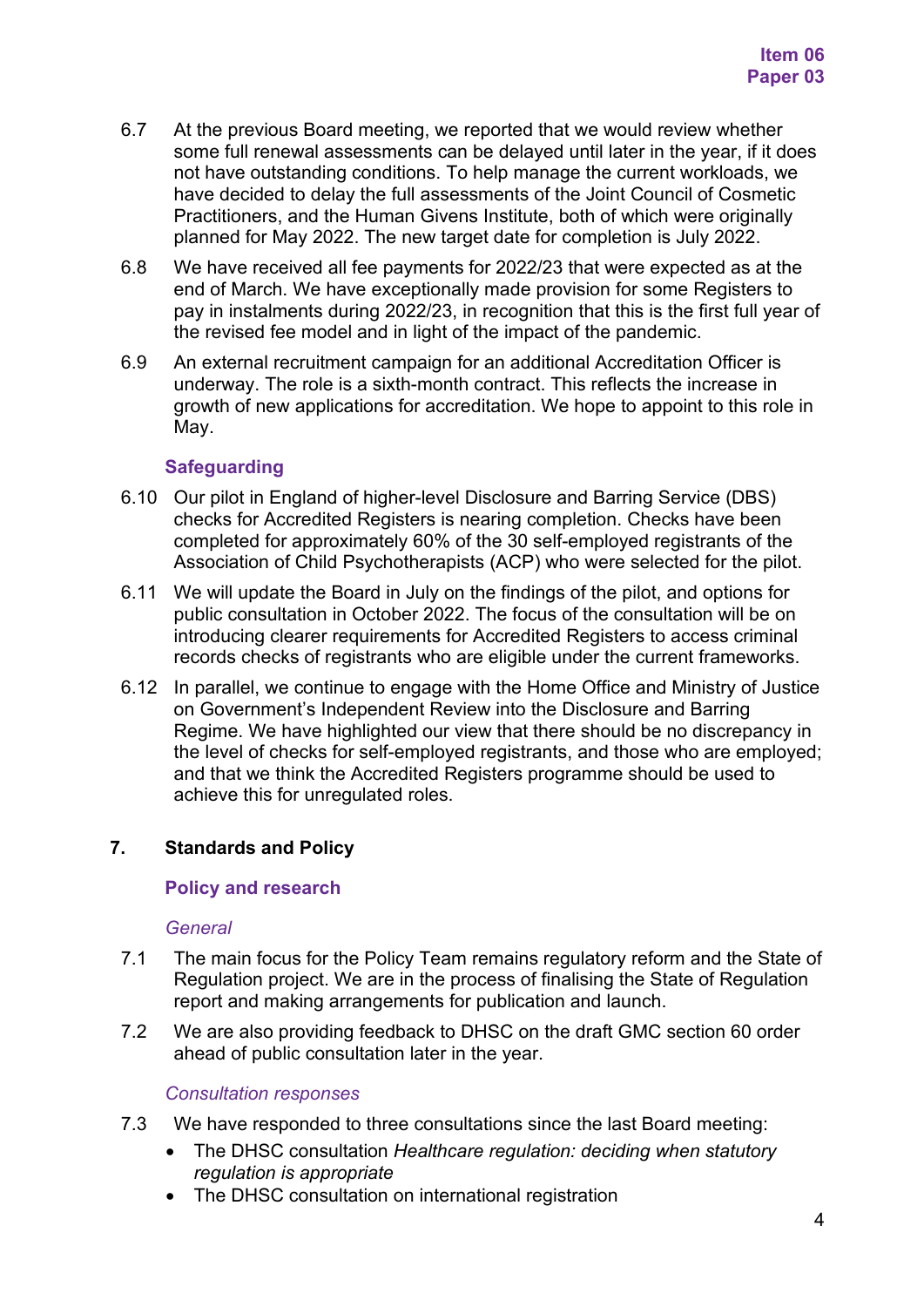- The Department for Education consultation on changes to Social Work England's legislation.
- 7.4 We also provided comments on the draft terms of reference for the Covid-19 public inquiry.

### **Stakeholder engagement**

7.5 Along our regular meetings with colleagues from the statutory regulators and Accredited Registers stakeholders and colleagues from the devolved administrations and DHSC, stakeholders that we have met (across the organisation) to discuss a range of issues and areas since the last Board meeting include the British Psychological Society, Health Education England, the Pharmacists Defence Association, the College of Nurses Ontario and the Royal College of Speech and Language Therapists.

#### **8. Conferences and events**

8.1 We convened our Policy Forum on 21 April and heard from colleagues at the General Medical Council and Nursing and Midwifery Council about their horizon scanning and futures functions within each organisation.

## **9. Communications**

- 9.1 We are finalising the annual communications plan which covers all directorates and provides communications support as required, within the current resource model.
- 9.2 Our communications work for the Authority is focused on the State of Regulation project. We are working with the Policy team as the report is finalised to develop headline messages suitable for targeting the media and other stakeholders. We will also be developing a microsite which will host all related content, and extensive social media activity on launch day and thereafter.
- 9.3 Our communications work for the Accredited Registers programme is ongoing. We have recently launched a new toolkit for registers and registrants with a range of tools to help them plan and create content about the programme. We will be encouraging Registers and their registrants to adopt templates in the toolkit.
- 9.4 We are also targeting employers across the public and private sector in the four UK countries by attending network and other organisational meetings where they already exist as well as testing digital social 'B2B' campaigns. The latter is a new area for us where we will need to test the concept before committing to this activity in the long-term. Our aim is to communicate the benefits of the programme for those employing or commissioning services and to encourage conversations with workforce development and HR teams.
- 9.5 We are working closely with NHS Employers (in England) which has a range of bulletins and networks targeting employers. We plan to do the same with contacts in the devolved administrations. We have two meetings planned with NHS Trust HRD teams to discuss unregulated roles in their Trusts.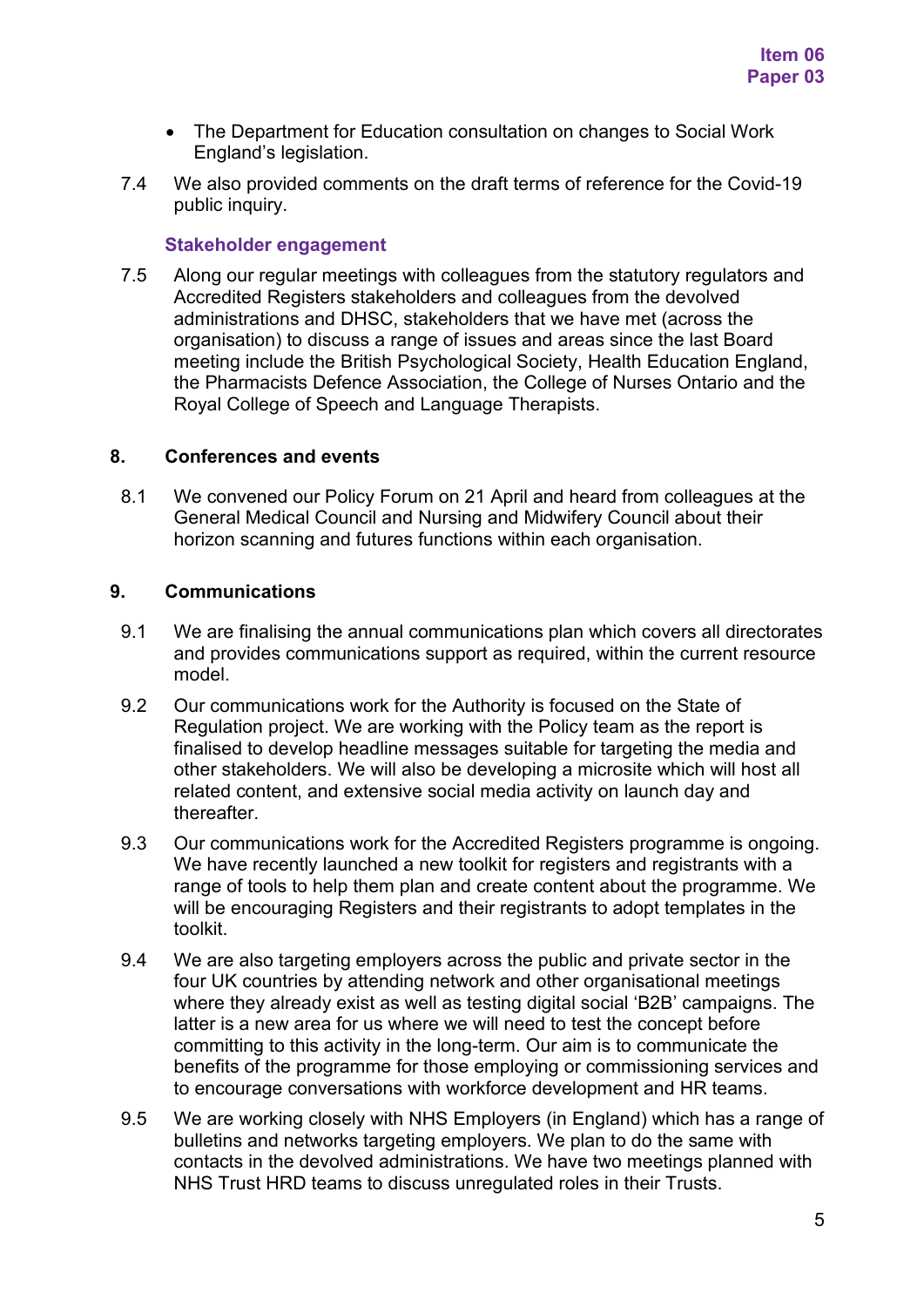- 9.6 We continue to share updates of all our work on social media, in blogs, and website content including the performance review project, EDI, developments related to Covid-19 and our policy work.
- 9.7 Our initial web tender did not allow us to select a suitable supplier. We are currently re-tendering the contract for the website hosting, maintenance and development services and aim to select a supplier in May.
- 9.8 Website data can be viewed in the table in Annexe A.

## **10. Corporate Services**

## **IT**

10.1 The cloud migration tender was published on 5 April with successful bidders needing to submit a bid by 26 April. Unfortunately, despite 5 suppliers confirming their intent to bid, we did not receive any bids for this project. Department of Health and Social Care Commercial Directorate is facilitating the procurement on our behalf. We have received feedback from the interested suppliers and are updating our requirements documents accordingly. The tender will be reissued by 10 May. We are hoping to select the supplier and award the contract in June.

## **Finance**

- 10.2 Draft annual accounts for 2021/22 have been prepared. The NAO is currently carrying out the external audit, we expect the process to be complete and the Annual Report and Accounts to be laid in Parliament by the end of June.
- 10.3 Details of the Authority's financial performance are covered in the separate Finance Report.

# **People**

- 10.1 We are currently recruiting for two 6-month fixed term positions in Standards and Policy - a Policy Advisor position and an Accreditation Officer role. The adverts are live on our website. We look forward to the opportunity to add more diversity to our organisation and have encouraged staff to share the job links with their networks.
- 10.2 We have received Privy Council approval for the Nominations Committee to recruit two Privy Council appointed Board Members to replace Antony and Renata whose terms expire at the end of this year. Work has begun on procuring an executive recruitment agency to assist us in this exercise.
- 10.3 The annual appraisal cycle is underway and the HR team will be using the information from both Board and staff appraisals to help inform the corporate training plan for 2022-23.
- 10.4 The EDI survey was issued on 21 April.
- 10.5 The following staff changes have occurred since the last report to the Board:
	- Amrat Khorana has been appointed as the Associate Board member role with effect from 03 May 2022 for two years. He will be attending the Board meeting in Scotland in May.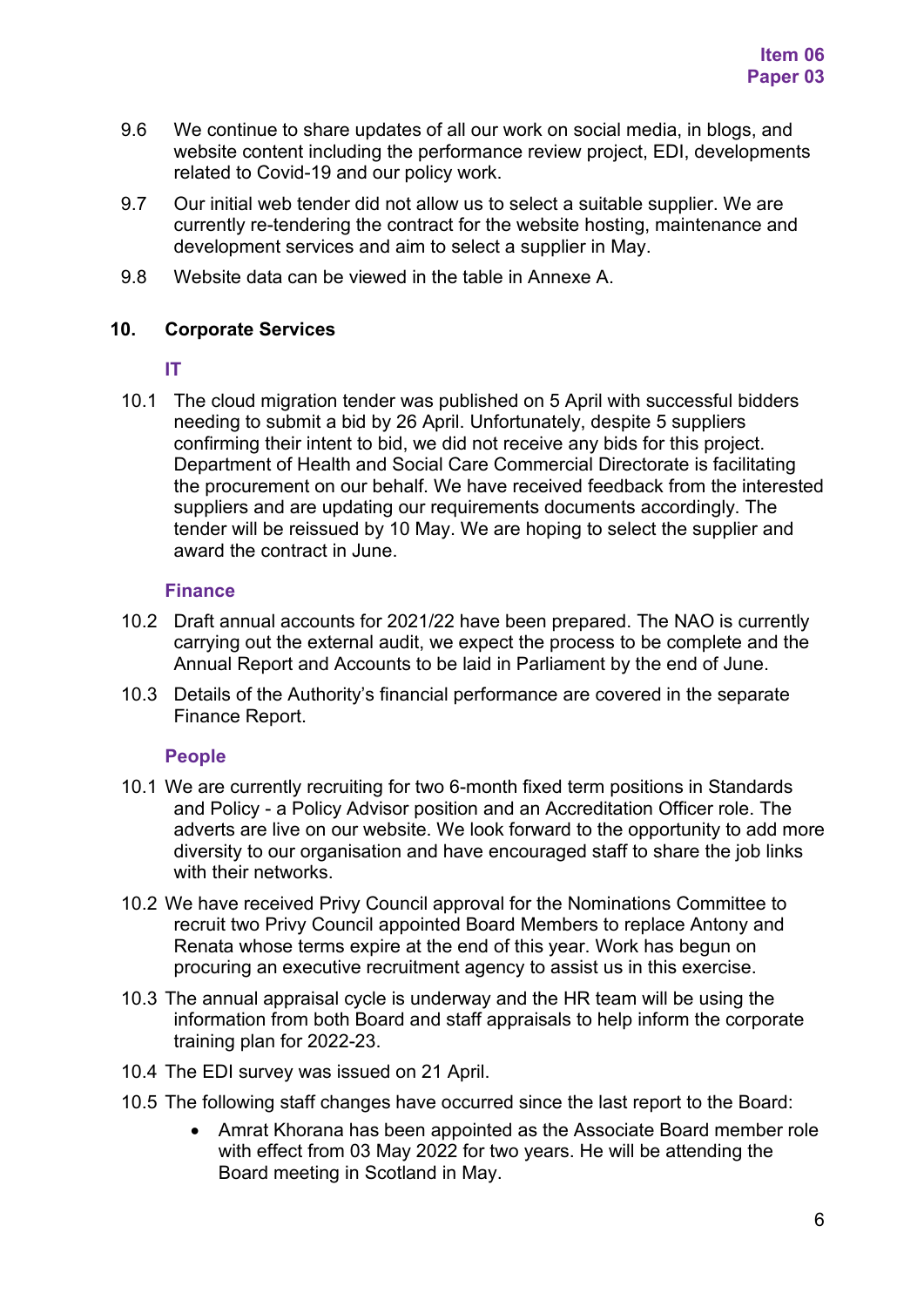## **Governance**

10.6 RSM has replaced Mazars as our Internal Auditors from April 2022. They have been working with DG and prepared a draft Internal Audit Plan which was reviewed at the Audit Committee (ARC) on 5 May 2022.

## **11. Annexe A – KPIs up to 31 March 2022**

11.1 Our performance against our KPIs is set out below:

| <b>Area of</b><br>work  | <b>Key performance indicators</b>                                                                            | <b>Performance to</b><br>date<br>in 2021/22 |
|-------------------------|--------------------------------------------------------------------------------------------------------------|---------------------------------------------|
| Finance                 | To pay undisputed invoices:<br>100% in 10 days                                                               | 100% [611/611]                              |
|                         | Budgeted income / expenditure<br>variance less than 5% (excluding<br>Section 29 that is outside our control) | 7.5%<br>[4,089/4,421]                       |
|                         | Payment error rate less than 3%                                                                              | 0% [0/611]                                  |
|                         | Late purchase order rate less than<br>10%                                                                    | 6.4% [18/280]                               |
| HR                      | Staff sickness no more than 2%                                                                               | 2.7%<br>$[295/10766]^{3}$                   |
|                         | Staff turnover to be less than 15%                                                                           | 9.09% [4/44]                                |
|                         | Average recruitment process less<br>than 12 weeks                                                            | 7.3 weeks                                   |
|                         | Vacancy rate no more than 5%                                                                                 | 4.5% [2/44]                                 |
| <b>ICT</b>              | 85% of helpdesk calls to be closed<br>within 1 day                                                           | 96% [306/320]                               |
|                         | System unavailability below 10 hours                                                                         | $\Omega$                                    |
| Information<br>security | No incidents reported to the<br><b>Information Commissioner's Office</b>                                     | $\Omega$                                    |
| Information<br>requests | All (100%) Subject Access Requests<br>dealt with within statutory deadlines                                  | 80% [4/5] <sup>4</sup>                      |

<span id="page-6-0"></span><sup>&</sup>lt;sup>3</sup> This is due to two long term sickness absences. The figure without these is 1.20%

<span id="page-6-1"></span><sup>&</sup>lt;sup>4</sup> This is due to the response date falling over the weekend, although a response to the request was sent immediately on the working day. It was one day late beyond the statutory deadline.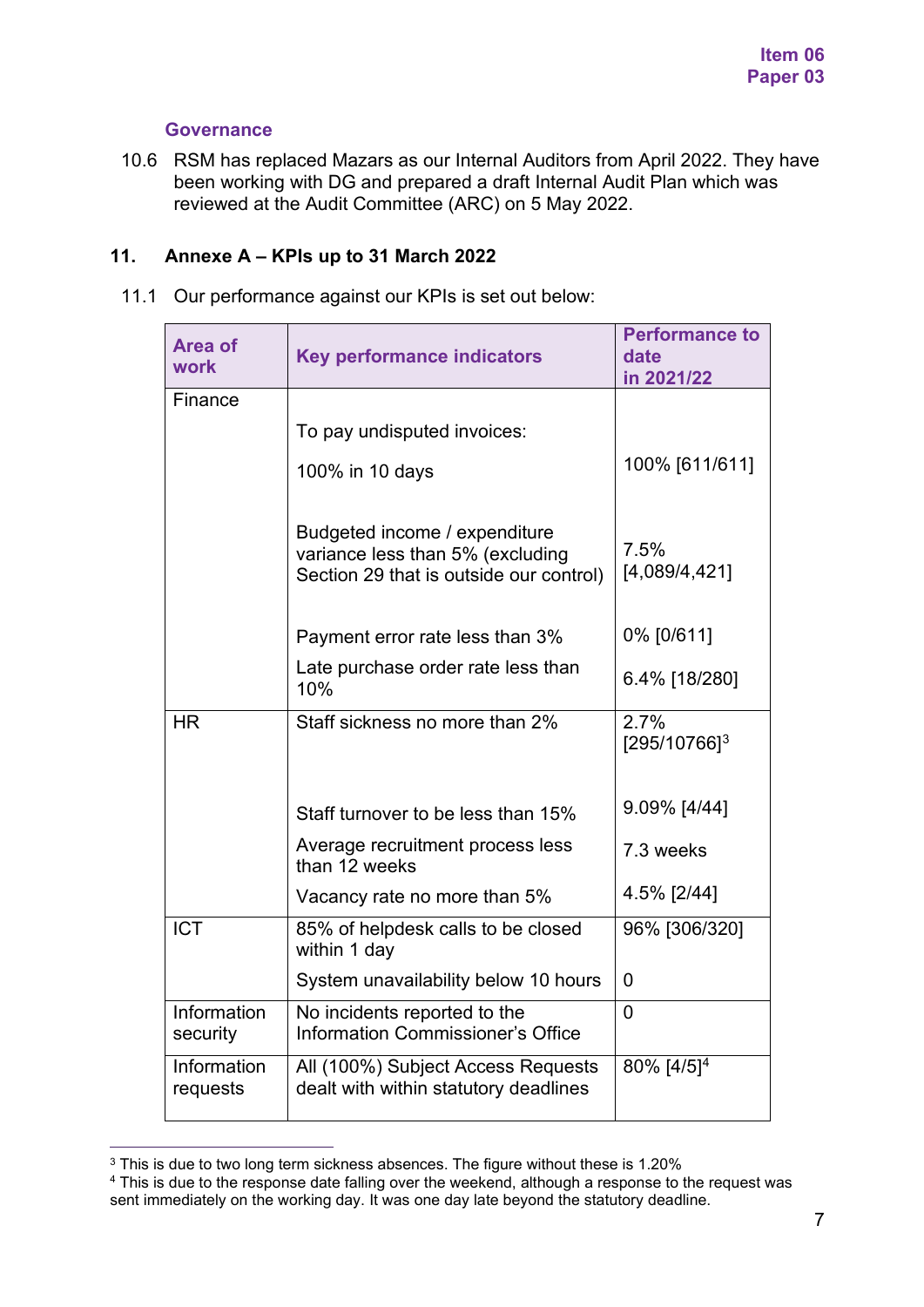| (FOI / SAR /<br>EIR)          | All (100%) Freedom of Information<br>Act requests dealt with within<br>statutory deadlines       | 100% [21/21]                      |
|-------------------------------|--------------------------------------------------------------------------------------------------|-----------------------------------|
| Audit-<br>internal            | 100% of planned reviews completed<br>within that financial year - progress<br>to date.           | 100%                              |
| Complaints                    | 100% of complaints acknowledged in<br>five days                                                  | 100% [4/4]                        |
|                               | Response to all complaints to be<br>completed within 28 days                                     | 100% [4/4]                        |
| Health and<br>safety          | No reported incidents causing harm                                                               | None                              |
| Section 29<br>decisions       | Number of cases received so far this<br>year [compared with 2020-21]                             | 2137 [2019]                       |
|                               | Number of Case Meetings held so far<br>[compared with end 2020-21]                               | 101 [75]                          |
|                               | Appeals lodged so far [compared<br>with 2020-21]                                                 | 19 <sup>5</sup> [11]              |
|                               | 100% of relevant decisions<br>considered within statutory deadline<br>[compared with 2020-21]    | 100% (2129)<br>[100% (2093)]      |
| Performance<br><b>Reviews</b> | 100% of 2021 initial assessments<br>completed on time                                            | 50% [5/10] <sup>6</sup>           |
|                               | 100% of 2021 performance reviews<br>published within 3 months of initial<br>indicative timescale | 75% [6/8 to<br>$date]^\mathsf{T}$ |
|                               |                                                                                                  |                                   |

<span id="page-7-0"></span><sup>5</sup> Including 1 case under s.40B of the Medical Act, joining the GMC's appeal.

<span id="page-7-1"></span><sup>&</sup>lt;sup>6</sup> Five initial assessments panels were held late: three due to performance review team staff resourcing issues – one by one week, one by three weeks, and one by two months; one was delayed by one day due to panel member availability; and one was delayed by approximately four weeks at the regulator's request to take account of resource pressures on the regulator.

<span id="page-7-2"></span><sup>&</sup>lt;sup>7</sup> Two 2021 reports were published outside of the KPI. Both were published approximately two weeks after the KPI date. One was due to both staff resourcing and extended discussions with the regulator relating to one area of the review. The other was due to the initial assessment panel being delayed by two months due to staff resourcing.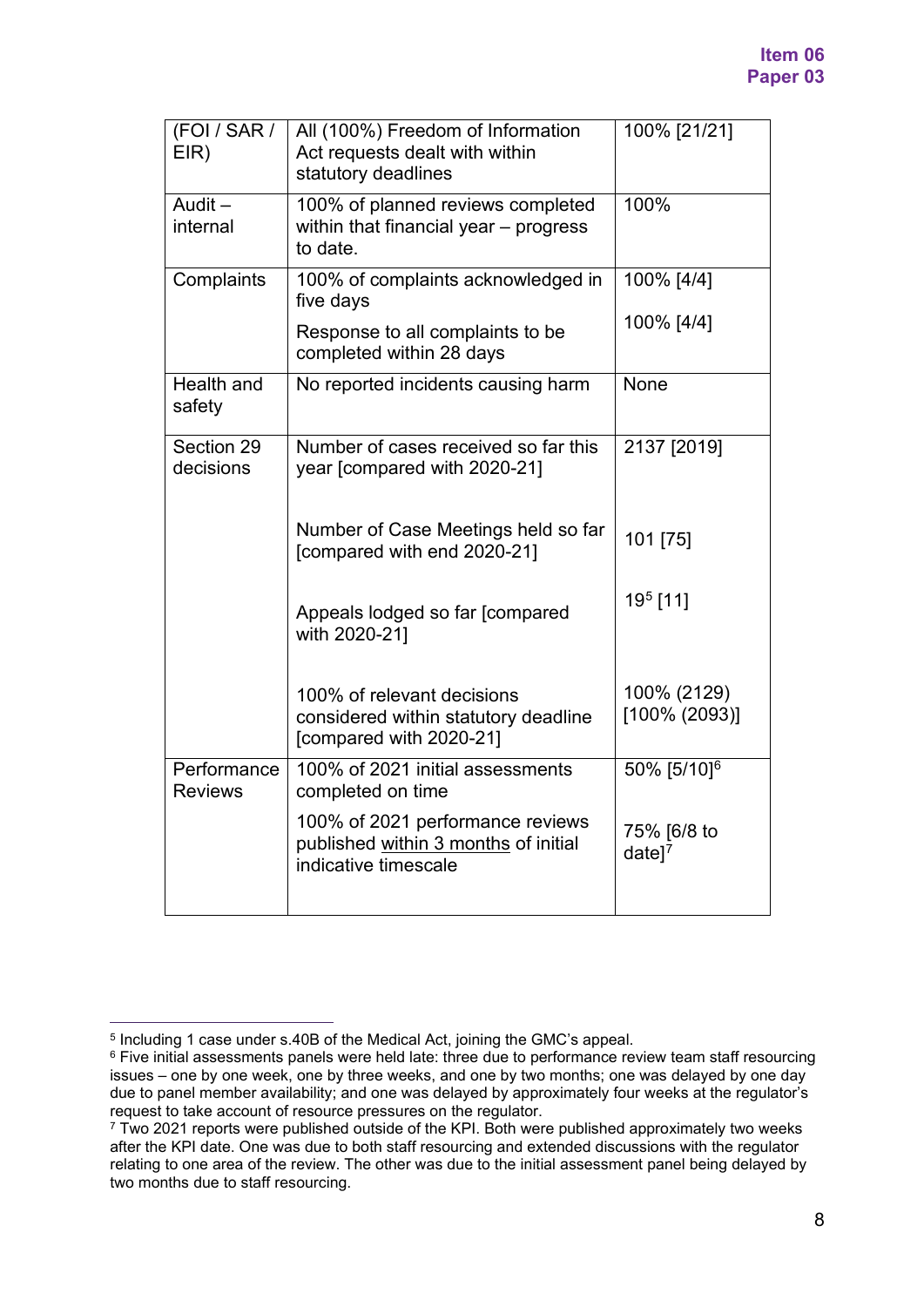| Public<br>concerns<br>about<br>Regulatory<br>bodies | 100% of concerns acknowledged<br>within five working days                                                               | 99% (366/370) <sup>8</sup> |
|-----------------------------------------------------|-------------------------------------------------------------------------------------------------------------------------|----------------------------|
| Accredited<br>Registers-<br>current                 | 90% of Registers have a full<br>assessment within three years of the<br>previous assessment.                            | 100% (23/23)               |
| processes<br>(introduced<br><b>July 2021)</b>       | 90% of decisions about the annual<br>check within one year of the previous<br>assessment.                               | 96% (22/23)                |
|                                                     | 90% of full assessments are<br>undertaken within one year of a<br>Condition being issued.                               | 100% (23/23)               |
|                                                     | 95% of targeted reviews are<br>completed within three months of the<br>date initiated                                   | N/A                        |
|                                                     | 90% of decisions are made on new<br>applications for accreditation within<br>two months of all information<br>received. | 100% (1/1)                 |
| Website<br>usage                                    | Annual data on website usage <sup>9</sup> for<br>21/22 compared to 20/21 (in<br>brackets)                               |                            |
|                                                     | Total page views across the<br>website                                                                                  | 560,885<br>(666, 704)      |
|                                                     | Check a Practitioner landing page<br>and practitioner specific pages                                                    | 163,942<br>(140, 474)      |
|                                                     | Accredited Registers home page<br>$\bullet$<br>and related Accredited Registers<br>pages                                | 93,938<br>(144, 443)       |

<span id="page-8-0"></span><sup>&</sup>lt;sup>8</sup>One concern was responded to 14 days late after it arrived by post into the office over the New Year, while staff were working at home

As previously noted in Q2 one missed the KPI by two days; and in Q1 one was missed by a day and the other by two days.

<span id="page-8-1"></span><sup>9</sup>Website data from Nov 21 to March 22 not accurate due to new cookie tracking tool disabling web cookies (which collect usage data) without asking for user permission.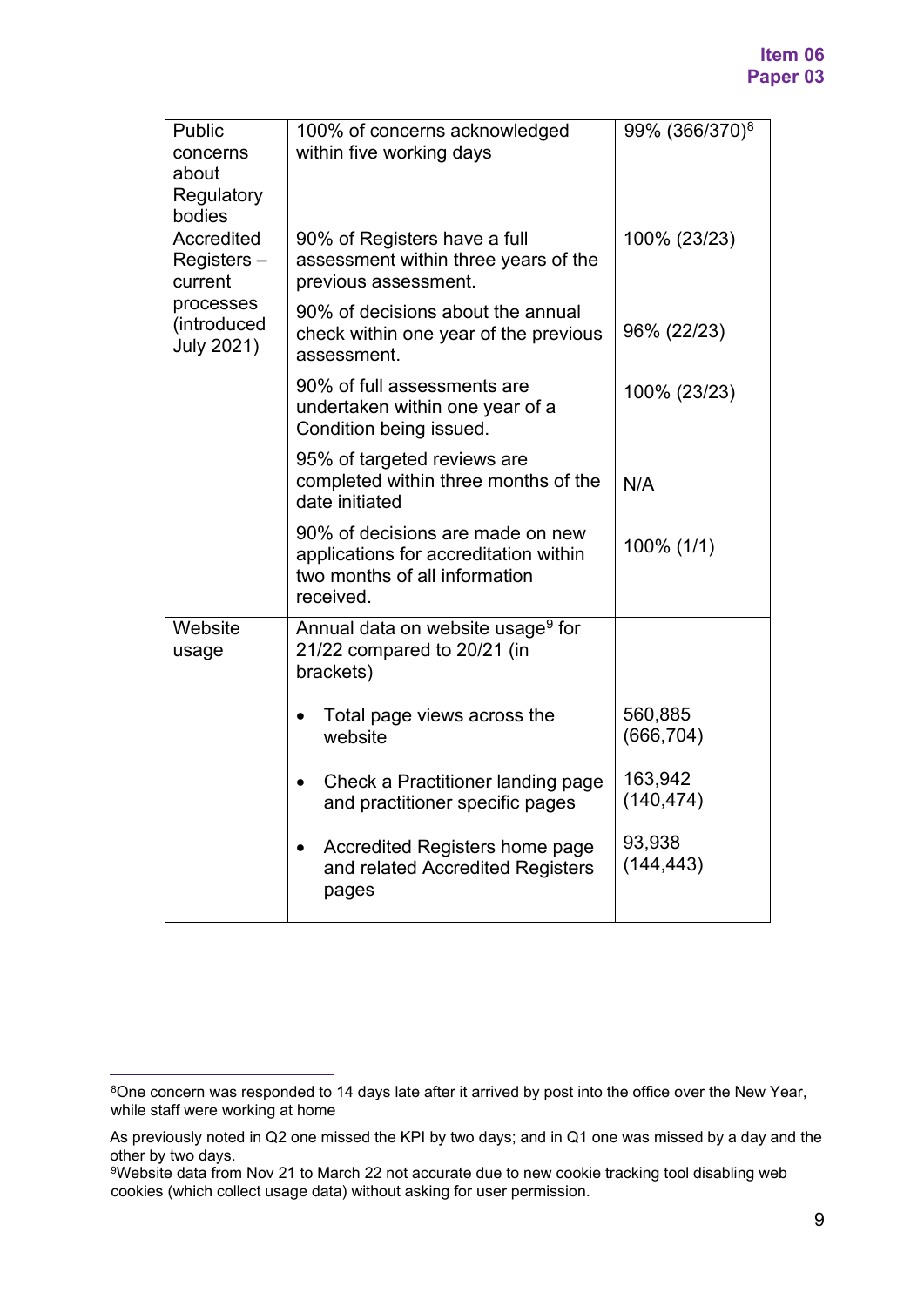## **12. Annexe B**

## **Section 29 scrutiny of final decisions[10](#page-9-0): 1 January 2022 – 31 March 2022**

|                                                   | <b>Current</b><br>quarter<br>(quarter 4)<br>21/22 | Quarter<br>4 - 20/21 | <b>Quarter 3</b><br>21/22 | 21/22 to<br>date | <b>Same</b><br>period in<br>20/21 |
|---------------------------------------------------|---------------------------------------------------|----------------------|---------------------------|------------------|-----------------------------------|
| <b>Decisions</b><br>received by the<br><b>PSA</b> | 532                                               | 585                  | 559                       | 2137             | 2019                              |
| Cases closed<br>immediately                       | 182                                               | 215                  | 202                       | 738              | 788                               |
| Closed at initial<br>review stage                 | 327                                               | 343                  | 319                       | 1285             | 1156                              |
| Number of<br>second checks                        | 163                                               | 163                  | 140                       | 659              | 568                               |
| <b>DCRs requested</b>                             | 21                                                | 22                   | 40                        | 120              | 70                                |
| DCRs completed                                    | 21                                                | 20                   | 33                        | 101              | 69                                |
| Statutory<br>Deadline appeals                     | $\overline{2}$                                    | 1                    | 1                         | $\overline{4}$   | $\mathbf{1}$                      |
| Case meetings<br>recommended at<br><b>DCR</b>     | 11 <sup>2</sup>                                   | 12                   | 10                        | 35 <sup>2</sup>  | 28                                |
| Case meetings<br>held<br>Sufficient               | 1                                                 | $\mathbf 0$          | 3                         | $\overline{7}$   | $\overline{7}$                    |
| Insufficient<br>but no<br>appeal                  | 1                                                 | $\overline{2}$       | 1                         | 3                | 3                                 |
| Insufficient<br>and appeal                        | $5^{11}$                                          | 5                    | $\overline{4}$            | 1912             | 10                                |

<span id="page-9-0"></span><sup>&</sup>lt;sup>10</sup> The data is set out in three groups: highlights of the s29 numbers across the board; s29 and s40(GMC) Appeals; and finally learning points (if there is anything of note to report)

<span id="page-9-1"></span><sup>11</sup> One case meeting relates to decisions of the MPTS in relation to nine doctors in which a decision was taken to join the GMC appeal

<span id="page-9-2"></span><sup>&</sup>lt;sup>12</sup> One appeal relates to decisions of the MPTS in relation to nine doctors in which a decision was taken to join the GMC appeal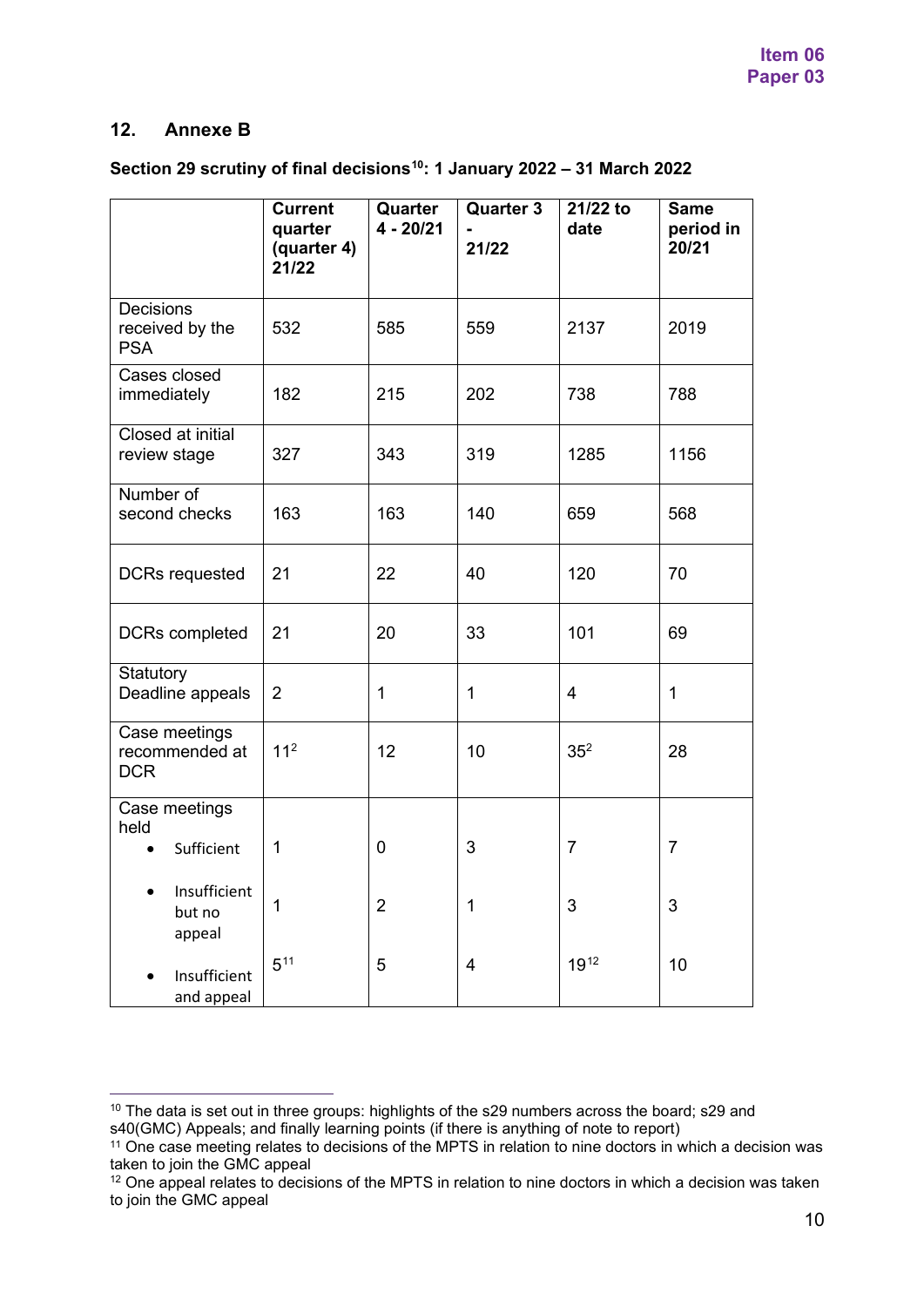| Appeals lodged             |     | 613     | 5,14 | 1915 |       |
|----------------------------|-----|---------|------|------|-------|
| Learning points<br>sent 16 | חכי | ົ<br>ບບ |      | 124  | 1 N 2 |

**Learning points by regulator**

|                           | GCC         | <b>GDC</b>       | GMC/<br><b>MPTS</b> | <b>GOC</b> | GOsC           | <b>GPhC</b> | <b>HCPC</b>    | <b>NMC</b> | <b>PSNI</b>      | <b>SWE</b>     |
|---------------------------|-------------|------------------|---------------------|------------|----------------|-------------|----------------|------------|------------------|----------------|
| <b>Quarter 4</b><br>21/22 | $\mathbf 0$ | $\boldsymbol{2}$ | $\boldsymbol{2}$    | 1          | 1              | 1           | $\overline{7}$ | 13         | $\boldsymbol{2}$ | $\overline{2}$ |
| <b>Quarter 4</b><br>20/21 | $\bf{0}$    | $\boldsymbol{0}$ | $\mathbf{3}$        | 1          | $\overline{2}$ | $\mathbf 0$ | 8              | 15         | $\mathbf 0$      | 4              |
| Year to<br>date<br>20/22  | $\mathbf 0$ | 14               | 12                  | 4          | 1              | 4           | 33             | 47         | 3                | 6              |

## 12.1 S29 appeals lodged in financial year 20/21

## **Status of appeals lodged in current year/live in current year**

| Alin-Stefan POPESCU           | 21/22 | Settled - Upheld |
|-------------------------------|-------|------------------|
| Paul SIMPSON                  | 21/22 | Settled - Upheld |
| <b>Mohamed AMIR</b>           | 21/22 | Upheld           |
| Padmini Devi RANJITH          | 21/22 | Settled -Upheld  |
| Leonard Ren-Yi YONG           | 21/22 | Appeal withdrawn |
| Melanie Jayne HAYES           | 21/22 | Settled - Upheld |
| <b>Rekha Sarker BENNETT</b>   | 21/22 | Upheld           |
| <b>Kenneth Peter BRAMBLES</b> | 21/22 | Appeal lodged    |
|                               |       |                  |

<span id="page-10-0"></span><sup>&</sup>lt;sup>13</sup> including one statutory deadline appeal where no case meeting took place

<span id="page-10-1"></span><sup>&</sup>lt;sup>14</sup> including one statutory deadline appeal where no case meeting took place

<span id="page-10-2"></span><sup>&</sup>lt;sup>15</sup> One appeal relates to decisions of the MPTS in relation to nine doctors in which a decision was taken to join the GMC appeal

<span id="page-10-3"></span> $16$  Total number – where relevant we will provide a breakdown per regulator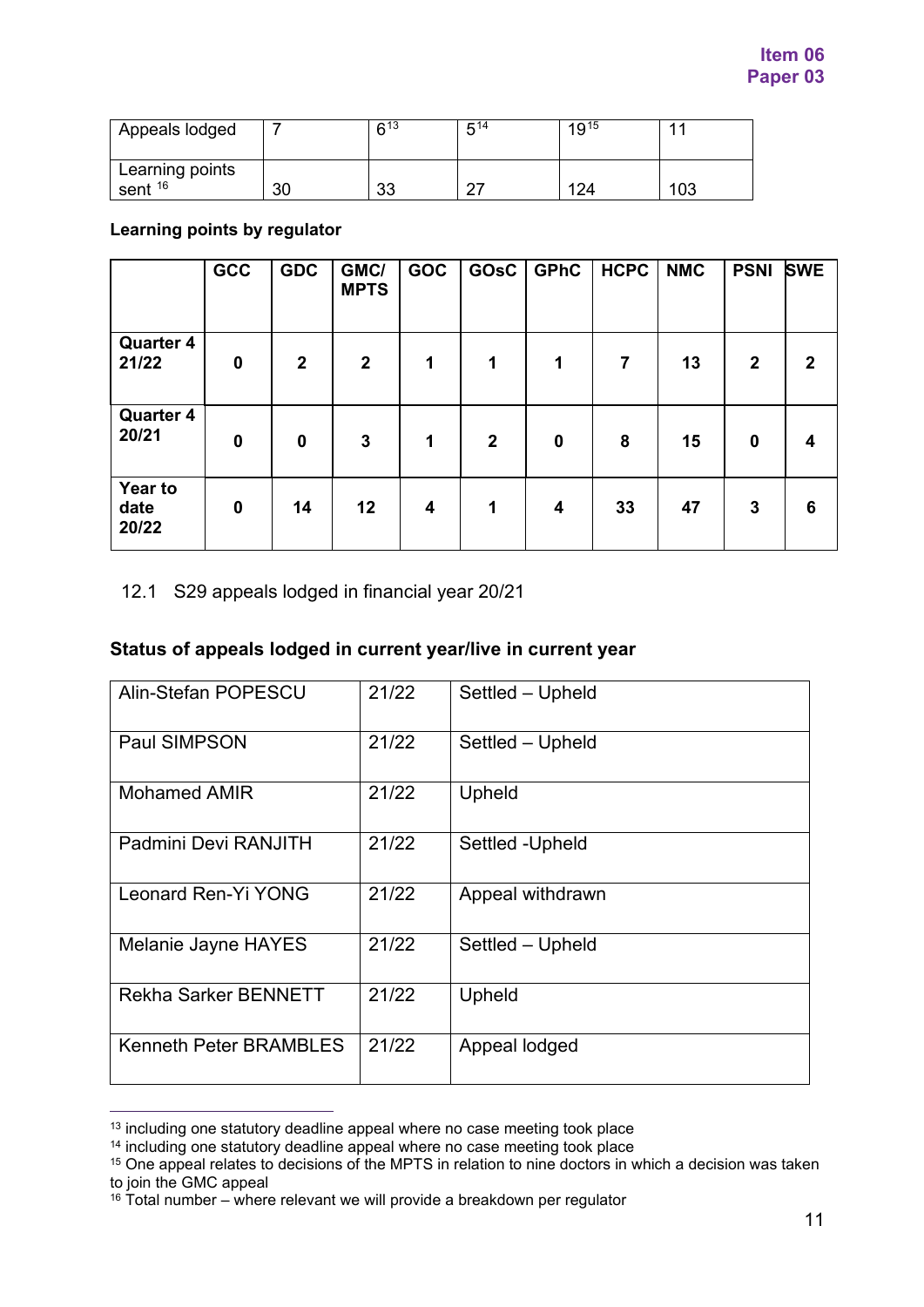| <b>Sally Louise KING</b> | 21/22 | Settled - Upheld |
|--------------------------|-------|------------------|
| <b>Michael WATT</b>      | 21/22 | Appeal lodged    |
| <b>Deborah SHARPLES</b>  | 21/22 | Appeal lodged    |
| Amy MORRIS               | 21/22 | Appeal lodged    |
| <b>Mohamed BATTAH</b>    | 21/22 | Appeal lodged    |
| Anne WARD                | 21/22 | Appeal lodged    |
| <b>Hannah AUSTIN</b>     | 21/22 | Appeal lodged    |
| <b>Asif BHATTI</b>       | 21/22 | Appeal lodged    |
| <b>Violet HORSFORD</b>   | 21/22 | Appeal lodged    |
| Simeleni MOYO            | 21/22 | Appeal lodged    |
| Reynaldo ESTOQUE         | 22/23 | Appeal lodged    |
| Joanne YOUNG             | 22/23 | Case referred    |

# **GMC S40A appeals**

| <b>Registrant Name</b>     | <b>Outcome</b>   | Has PSA joined<br>as IP |                                                                                                              |
|----------------------------|------------------|-------------------------|--------------------------------------------------------------------------------------------------------------|
| Ahmed                      | <b>Dismissed</b> | No                      |                                                                                                              |
| <b>Bramhall</b>            | Upheld           | Yes                     |                                                                                                              |
| Multi registrant<br>appeal | TBC              | Yes                     | Anonymity<br>application was<br>dismissed.<br><b>Substantive update</b><br>will be orally and in<br>private. |

# **Section 29 appeals**

There are 12 pending section 29 appeals. Of the pending appeals:

- Three are against decisions of the GMC
- Seven are against decisions of the NMC
- One is against a decision of SWE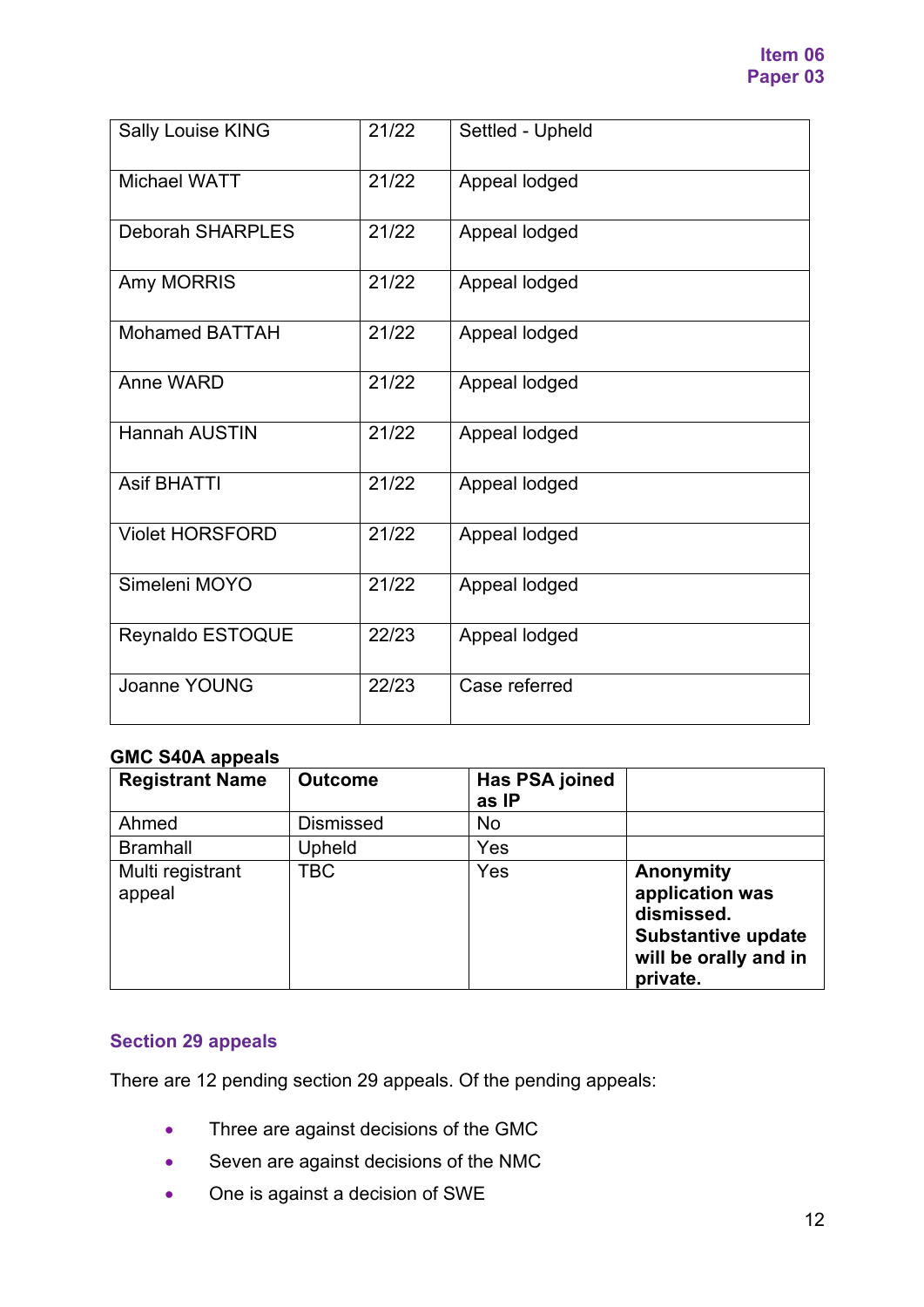- One is against a decision of the GPhC.
- *Brambles/NMC:* This is an appeal against an NMC decision to impose a sixmonth suspension order with review. The case concerned an incident when the registrant slapped a vulnerable patient on the bottom approximately 20 times and at the same time repeated the words "*you naughty girl*". The NMC raised concerns about the case directly with the Authority. The Authority is concerned that the NMC failed to reflect the full seriousness of the case in the charge and/or the way it prosecuted the case; the panel's findings about the registrant's actions were internally inconsistent; and the panel failed to appreciate and/or address the attitudinal issues underlying the registrant's conduct amongst other things. The appeal has been listed for hearing on 5 July 2022.
- *Watt/GMC:* This is an appeal against a decision of the MPTS to allow the registrant's application for voluntary erasure. Having taken legal advice the GMC stated that their S40A appeal powers did not extend to a voluntary erasure decision. The hearing has been listed to take place on 10 June 2022.
- *Sharples/NMC:* This is an appeal against a decision of the NMC to impose a 12-month suspension with review in respect of a nurse in a care home that pushed, stamped on and restrained an elderly vulnerable patient. Our concern is that the panel did not treat this misconduct seriously enough, particularly when the registrant had not engaged with the proceedings.
- *Morris/NMC:* This is an appeal where the underlying conduct suggests that the registrant had been dishonest in providing two references for a colleague. Our concern is that the NMC under prosecuted the case, as there was prima facie evidence of dishonesty, and on the basis of the charges found proven, the panel was wrong to conclude that her misleading behaviour in providing the references did not amount to misconduct. The appeal has been listed for hearing on 28 June 2022.
- *Battah/GMC*: This is an appeal against a decision to impose a 12-month suspension with review. The registrant was found to have made many serious clinical failings and also to have failed to notify his employer that he had been made subject to an interim order of conditions. We are concerned that the allegation did not capture the full seriousness of his misconduct in relation to failures to abide by the interim order, that the panel did not amend the charge to reflect the full seriousness of that conduct, that relevant evidence was not placed before the panel and the panel departed from the sanctions guidance. The appeal has been listed for hearing on 15 June 2022.
- *Ward/SWE:* This is an appeal against a decision to impose a 12-month suspension order with review. The registrant engaged in a relationship with a service user. Our concern relates to under-prosecution and the final decision made by the panel. There was evidence to support allegations that the registrant participated in the relationship when she knew the service user was vulnerable, that she deliberately misled a local investigation, that she relied upon the vulnerability of the service user to persuade those investigating the allegations not to believe the claims made by the service user; and that she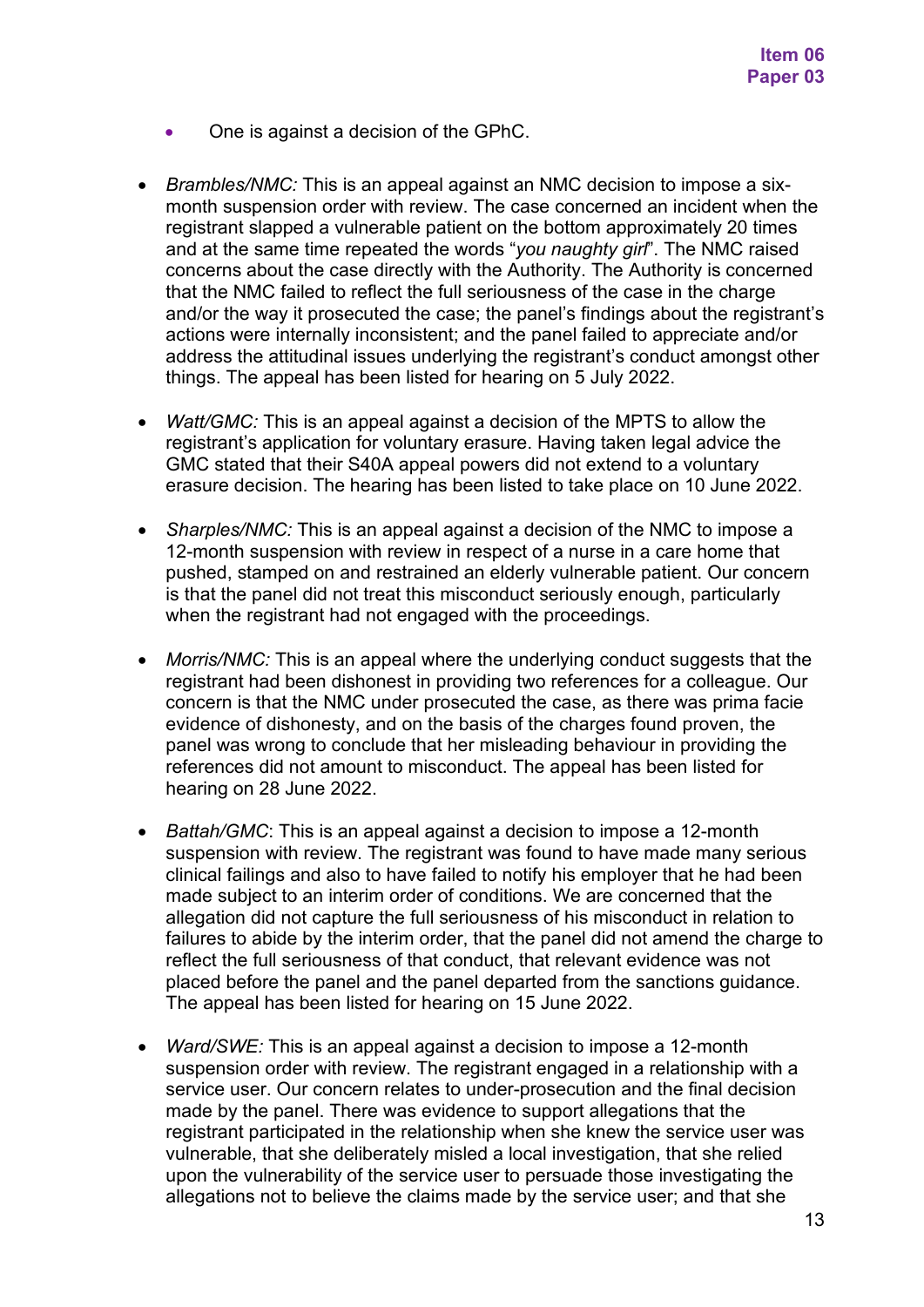deliberately misled SWE. The panel did not appear to grapple with the seriousness of the misconduct and the impact that it has on the public interest. This was a case where the registrant showed limited insight into her wrongdoing. The appeal has been listed for hearing on 26 May 2022.

- *Austin/GMC*: This is an appeal against a decision to impose a 12-month suspension with review. The misconduct in this case took place when the registrant was the subject of a suspension order (the first order). The Registrant attempted to appeal the first order but did not comply with the procedural requirements of the Court of Session – subsequently she dishonestly told the MPTS (in various communications) that she had lodged an appeal and continued to work despite knowing that the first order (suspension from the register) had come into effect. We are concerned that the panel erred in its decision on insight and that it fell into error when assessing the seriousness of the misconduct. We await a hearing date.
- *Bhatti/GPhC:* This is an appeal against a decision to find no current impairment in respect of a pharmacist who had repeatedly falsified second checks of medication he dispensed, despite being warned not to. Our concern in this case is the panel's failure to adequately consider the public interest engaged by the registrant's behaviour. A hearing date has not yet been listed.
- *Horsford/NMC:* This is an appeal against a decision to allow the NMC to offer no evidence on charges relating to physical abuse of a vulnerable care home resident and the resulting decision to find no current impairment. Our concern relates to the failure by the NMC to contact and call relevant witnesses, including the resident who was the victim of the registrant's behaviour and the failure by the panel to enquire into the circumstances before allowing the NMC to offer no evidence. No hearing date has been listed yet.
- *Moyo/NMC:* This is an appeal against a decision that the registrant is not currently impaired. The registrant was convicted of causing serious injury by dangerous driving. She was sentenced to 20 months' immediate imprisonment. It was also alleged that she was dishonest in her interactions with her employer after the accident, specifically that she had lied when asked whether she had been on her phone at the time of the accident. We have identified errors in the panel's approach, relevant material that was not taken into account and irrelevant factors that were taken into account. No hearing date has been listed yet.
- *Estoque/NMC:* This is an appeal against a decision to impose conditions in relation to conviction of indecent assault against a child. Our concern is that the sanction imposed is inappropriate and insufficient to reflect the seriousness of the registrant's conviction and the sentence imposed which required completion of work to address re-offending as part of probation and registration as a sex offender. No hearing date has been listed yet.
- *Young/NMC:* This is an appeal against a no impairment finding. The registrant was employed as a community midwife at the relevant time. The registrant was asked to visit Mother A. The allegations were that she called Mother A and